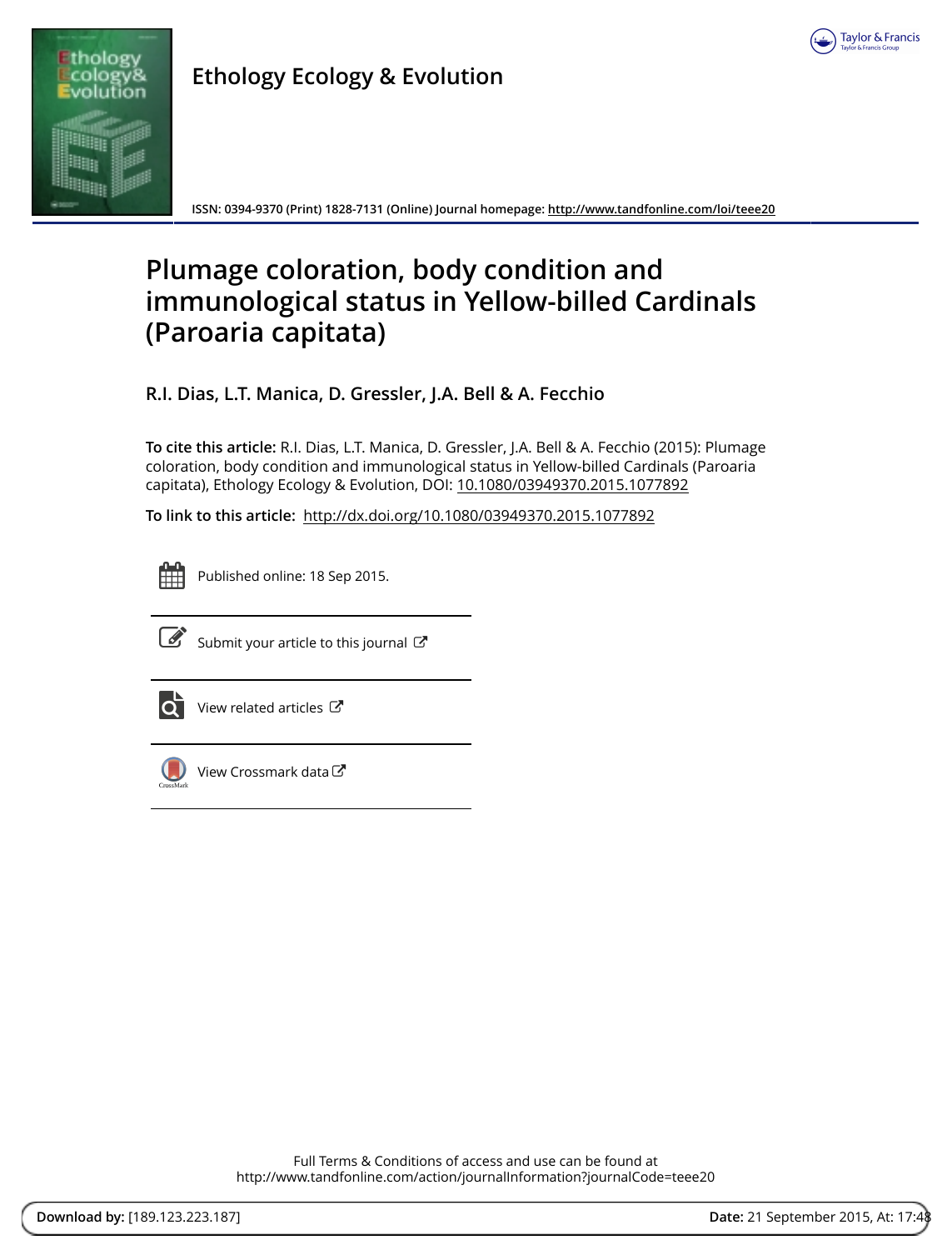

# Plumage coloration, body condition and immunological status inYellow-billed Cardinals (Paroaria capitata)

R.I. DIAS  $^{1,2,7}$ , L.T. MANICA  $^{1,3}$ , D. Gressler  $^{1}$ , J.A. Bell  $^{4}$  and A. Fecchio  $^{5,6}$ 

<sup>1</sup> Programa de Pós-Graduação em Ecologia, Universidade de Brasília, Brasília, 70910-900, Brazil

<sup>2</sup> Faculdade de Ciências da Educação e Saúde, Centro Universitário de Brasília, Brasília, 70790-075, Brazil

<sup>3</sup> Departamento de Zoologia, Universidade Federal do Paraná, Curitiba, 81531-980, Brazil

<sup>4</sup> Department of Biology, University of North Dakota, Grand Forks, ND 58202, USA

<sup>5</sup> Programa de Pós-Graduação em Biologia Animal, Universidade de Brasília, Brasília, 70910-900, Brazil

<sup>6</sup> Ornithology Department, Academy of Natural Sciences of Drexel University, Philadelphia, PA 19103, USA

Received 18 March 2015, accepted 19 July 2015

Plumage coloration deriving from carotenoid and melanin pigments can be a quality signal in birds, and can be under conspecific inspection in social interactions. For example, parasite load and immune system status can be inferred through plumage color intensity, and can influence the choice of sexual partners. Here, we evaluated two plumage ornaments in the Yellow-billed Cardinal [Paroaria capitata (d'Orbigny & Lafresnaye 1837)]: the carotenoid-based coloration of the cap and the melanin-based coloration of the bib. We evaluated whether these ornaments were related to blood parasite burden, immunological status and body condition, and whether they could reveal individual sex and age. Cardinals were mist-netted in a Brazilian wetland, and 12 individuals were infected with malaria parasites. Both carotenoid and melanin colorations were related to age, but only carotenoids reflected immunological status. Adult cardinals presented redder caps and darker bibs in comparison to juveniles, and redder caps were associated with low values of heterophil to lymphocyte ratio (H/L, indicating lower stress level). Plumage coloration did not indicate individual sex or parasite infection. Taken together, these results demonstrated that both melanin- and carotenoid-based coloration in cardinals can potentially reflect significant information for social interactions, such as individual age and experience, but apparently only carotenoid coloration is condition-dependent and could reliably indicate quality.

KEY WORDS: neotropics, ornaments, Pantanal, sexual signaling, WBC, avian malaria, Plasmodium, Haemoproteus.

<sup>7</sup> Corresponding author: Raphael I. Dias, Centro Universitário de Brasília, Faculdade de Ciências da Educação e Saúde, Brasília, DF, 70790-075, Brazil (E‑mail: raphael.dias@uniceub.br).

<sup>© 2015</sup> Dipartimento di Biologia, Università di Firenze, Italia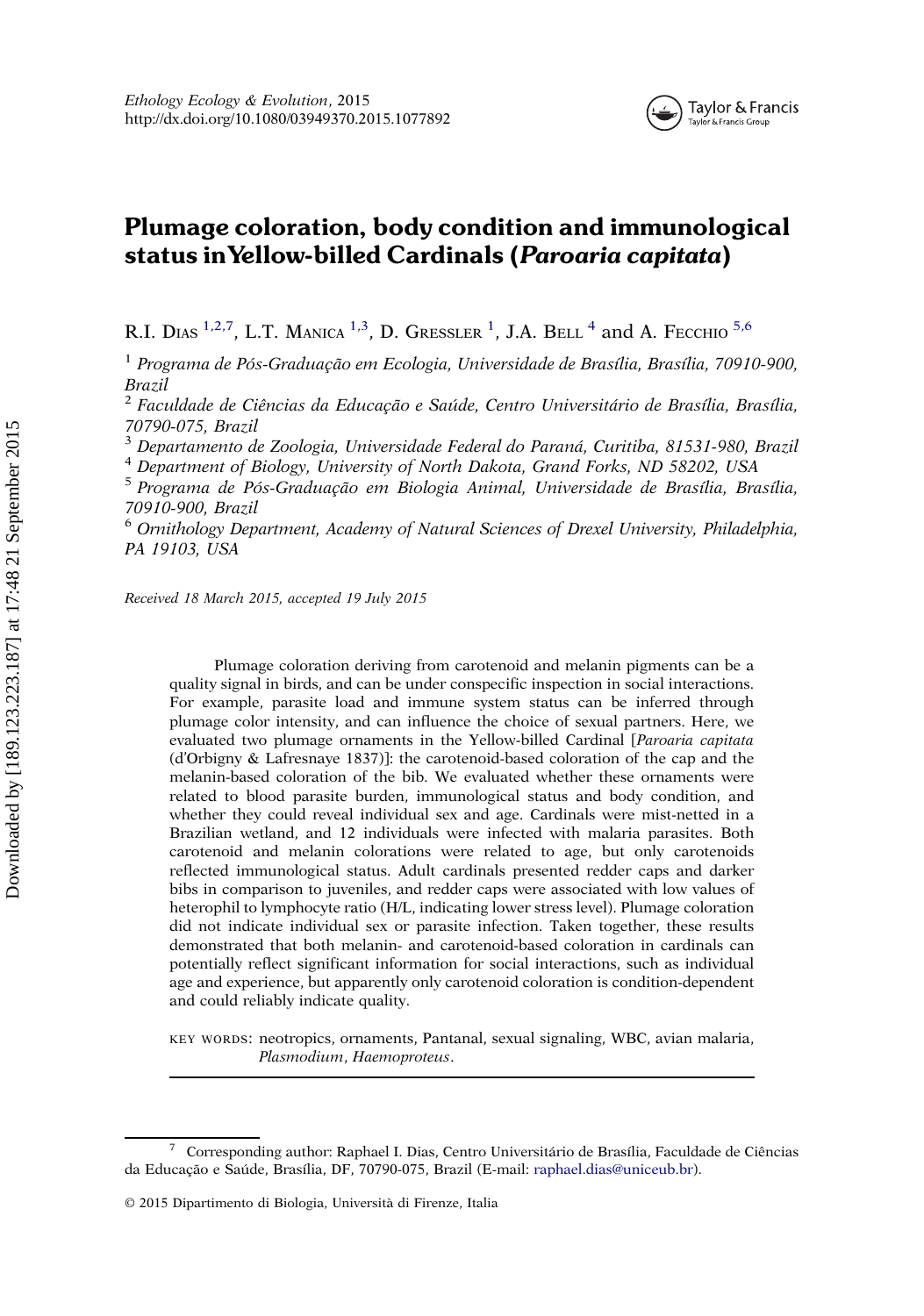# **INTRODUCTION**

Elaborate and colorful feathers in birds are usually the result of increased intrasexual competition and careful mate choice (Andersson [1994](#page-12-0)). It is often assumed that sexual traits, such as plumage ornaments, reflect individual health status that could be under conspecific inspection in social interactions (Zahavi [1975;](#page-15-0) Andersson [1994](#page-12-0)). For example, rivals can predict their opponent's health condition, dominance status and fighting ability by the plumage coloration conspicuity (e.g. Greene et al. [2000](#page-13-0); Pryke et al. [2001](#page-14-0)), or females may prefer brightly colored males for copulations (Hill [1990](#page-13-0); Sætre et al. [1994\)](#page-15-0). Besides the biased interest in male ornaments, a significant amount of evidence has revealed that males can also be selective based on females' ornaments (Clutton-Brock [2009](#page-12-0)), especially regarding coloration patterns (Griggio et al. [2005,](#page-13-0) [2009](#page-13-0)).

Colorations deriving from carotenoid and melanin pigments are considered important plumage quality signals. Carotenoids are responsible for most of the yellow, orange and red colorations (Brush [1990](#page-12-0)), and melanin produces the black and brown color of feathers (McGraw [2006\)](#page-14-0). Because the former cannot be synthesized metabolically and are obtained exclusively through the diet, condition-dependency of carotenoid-based ornaments is predictable since they may co-vary with individual access to pigment resources (Hill [1992](#page-13-0)). In addition, carotenoids may have multiple physiological functions, such as antioxidants and immune-stimulators (Lozano [1994;](#page-14-0) Møller et al. [2000](#page-14-0)), affecting individual health status.

Melanin pigment can in turn be synthesized metabolically; thus, the potential for honesty as a quality signal is less evident (Badyaev & Hill [2000;](#page-12-0) Senar et al. [2003](#page-15-0); McGraw [2006;](#page-14-0) but see [2003](#page-14-0) for the role of metals in physiological processes and melanin synthesis). However, recent evidence reinforces the idea that melanin-based ornamentation may be associated with condition, predicting both reproductive output and levels of oxidative stress (Grunst et al. [2014;](#page-13-0) Wiebe & Vitousek [2015](#page-15-0)). Moreover, different studies have demonstrated that testosterone levels were also associated with melanin ornaments, suggesting that more extensively ornamented individuals were more affected by immunosuppressive effects (reviewed in McGraw [2008\)](#page-14-0). Examples of the importance of melanin-based ornaments in social or sexual contexts have been accumulating (Rohwer [1975](#page-14-0); Griffith [2000;](#page-13-0) McGraw [2006](#page-14-0); Guindre-Parker & Love [2014](#page-13-0)).

Plumage coloration based on melanin and carotenoids may reflect individual parasite load and immune system status (Hõrak et al. [2001](#page-14-0); Doucet & Montgomerie [2003](#page-13-0); del Cerro et al. [2010;](#page-12-0) Guindre-Parker et al. [2013](#page-13-0)). The additional function of carotenoids as immune-stimulators (e.g. in the production of lymphocytes, neutrophils and macrophages) suggests that a mutual investment in coloration and immune response can serve as a trade-off (Møller et al. [2000\)](#page-14-0). If more investment is necessary for physiological functions that prevent or aid in recovery from infections, fewer resources are available to allocate in feather coloration. As a consequence, mate choice favoring birds with colorful feathers may guarantee bonding with sexual partners in good health condition (e.g. Lozano [1994;](#page-14-0) Garamszegi [2005;](#page-13-0) Aguilar et al. [2007\)](#page-12-0) and transfer of "good genes" to the offspring (Hamilton & Zuk [1982\)](#page-13-0). Similarly, melanin synthesis can be condition-dependent (see Guindre-Parker & Love [2014](#page-13-0) and references therein), and its use in ornaments may also function as a trade-off against other physiological activities, even though the cost of melanin production is still unclear.

Here, we studied plumage coloration, body condition and immunological status in the Yellow-billed Cardinal [Paroaria capitata (d'Orbigny & Lafresnaye 1837)]. Biochemical analysis performed on the genus demonstrated a higher proportion of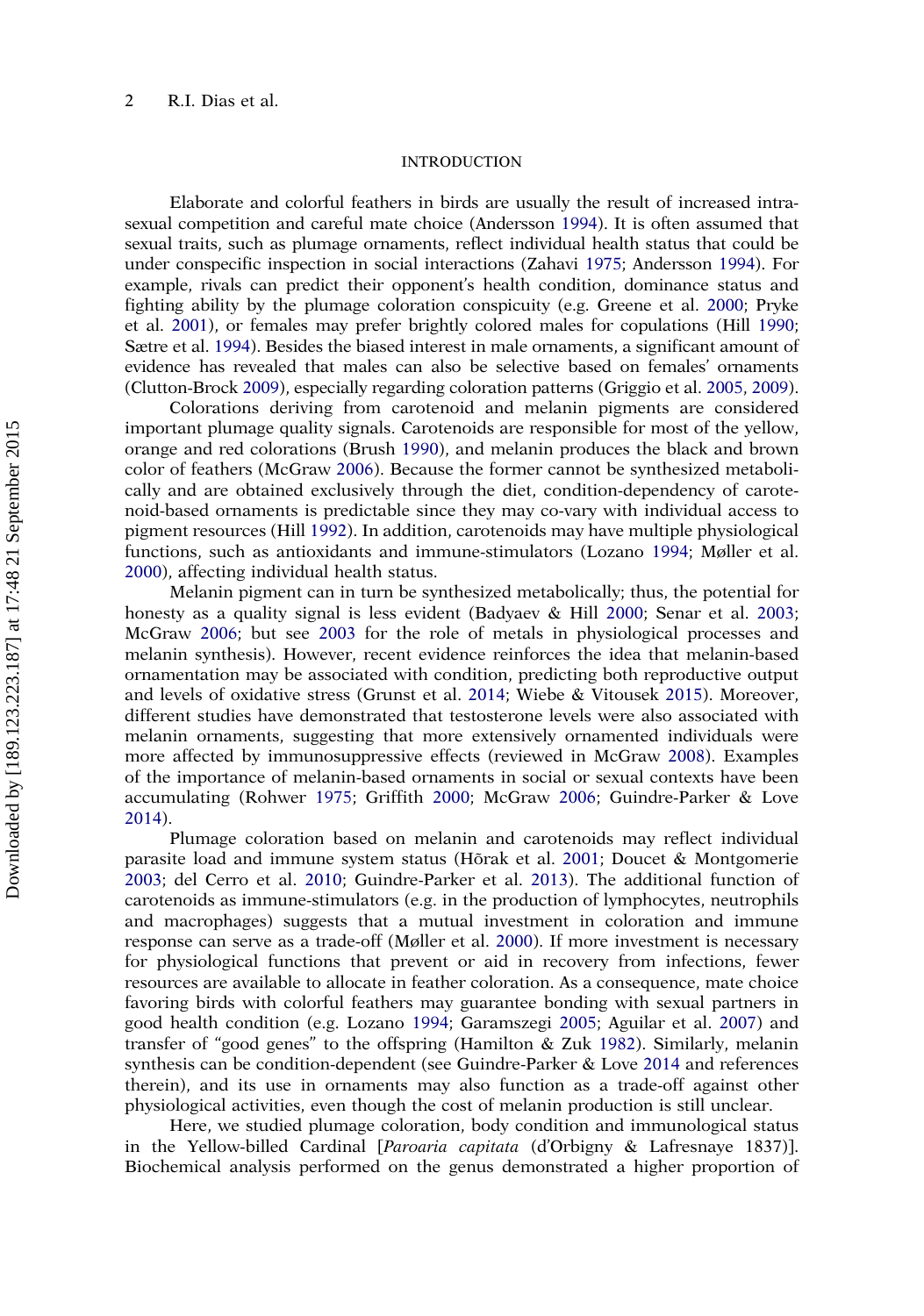α-doradexanthin and canthaxanthin in the feathers (Thomas et al. [2014\)](#page-15-0). Yellow-billed Cardinals are distributed throughout southwestern Brazil, Paraguay and northern Argentina (Ridgely & Tudor [1989\)](#page-14-0). Males and females are alike, presenting a bright red cap, a black pointed bib, darker wings and white underparts (Ridgely & Tudor [1989](#page-14-0)). The bill has a characteristic pinkish-yellow coloration (Sick [1997\)](#page-15-0), which is responsible for the common name. Juvenile individuals are not as brightly colored as adults, and have generally slightly paler red bibs. Despite being commonly found throughout its distribution, information regarding social and sexual behavior of this species is rare. Yellow-billed Cardinals are single-brooded and socially monogamous, and breed from September to March in Argentina (Di Giacomo [2005](#page-13-0)). Within this context, our goal was to determine whether the expression of two plumage ornaments in the Yellow-billed Cardinals, the carotenoid-based coloration of the red cap and the melanin-based coloration of the bib, reflect individual quality. We hypothesized that ornaments would be negatively correlated to blood parasite burden, and positively correlated to immunological and body condition, measured as feather growth rate and mass-to-size ratio. We also investigated whether plumage coloration in Yellowbilled Cardinals can indicate individual sex and age.

# METHODS

#### Study area

This work was conducted in the dry season of 2009 at a study station of the Universidade Federal de Mato Grosso do Sul (19°34'37"S, 57°00'42"W), in southwestern Brazil. The study site is within Pantanal, a low-altitude Brazilian wetland with well-defined dry and rainy seasons (Pott & Pott [1994\)](#page-14-0). Extensive areas of Pantanal become flooded during January to June, and yearly mean temperatures vary from 20 to 27 °C (Pott & Pott [1994](#page-14-0)). The area is composed by typical Brazilian wetland vegetation, including gallery forests, aquatic and open habitats, and human-modified areas.

#### General procedures

Yellow-billed Cardinals were mist-netted (license issued by Instituto Brasileiro do Meio Ambiente e dos Recursos Naturais Renováveis – IBAMA, and Instituto Chico Mendes de Conservação da Biodiversidade – ICMBio, no. 12322–3). All individuals were identified with a numbered metal band supplied by the Brazilian birding agency (CEMAVE/ICMBio). At the time of capture, individuals were weighed (to the nearest gram) with a Pesola® spring scale and the tarsus was measured with a caliper (to the nearest 0.02 mm). We recorded the age (adult or juvenile) by assessing the presence of a colored gape flange, and whether the individual was molting or not. From each captured individual, we collected the following: the right outermost rectrix for ptilochronology analysis, a blood sample for immunological and parasitological analysis and a sample of body feathers for the plumage coloration analysis (see details below). Birds were molecularly sexed following the protocol of Griffiths et al. ([1998](#page-13-0)).

#### Ptilochronology and body condition index

To estimate body condition during molt, we calculated the feather growth rate using a ptilochronology technique (Grubb [2006\)](#page-13-0). Under direct illumination, we measured with a caliper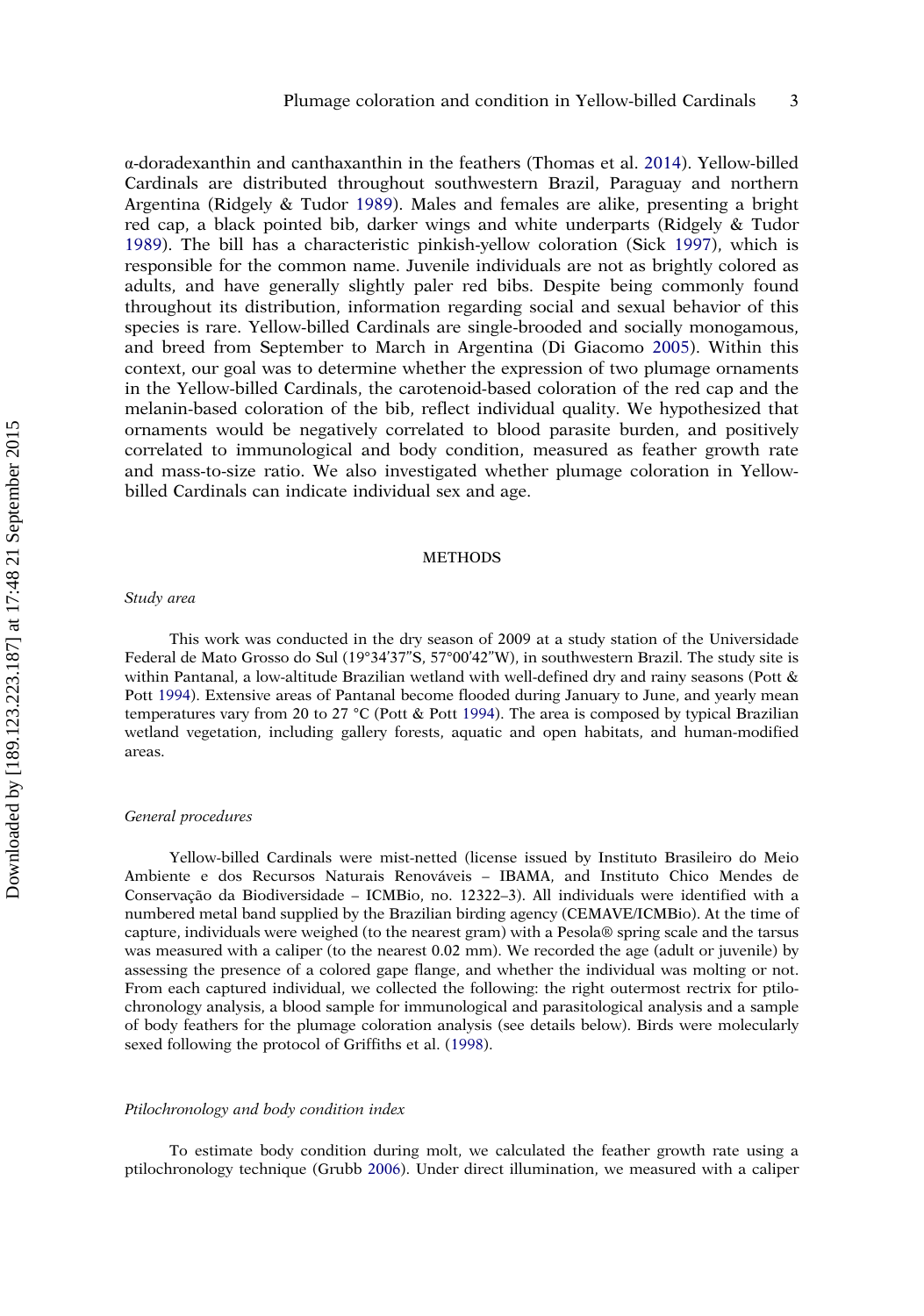#### 4 R.I. Dias et al.

(to the nearest 0.02 mm) the total width of 10 growth bars centered on a point two thirds of the way from the feather's distal end. The total width was divided by 10 to calculate the average growth bar width (Grubb [2006](#page-13-0)). This measurement can honestly signal health quality (Carlson [1998;](#page-12-0) Takaki et al. [2001](#page-15-0)), considering that nutritional condition during molt may constrain ornament production (Hill & Montgomerie [1994](#page-13-0); Hegyi et al. [2007](#page-13-0)). For example, a faster growth rate of flight feathers may be important for survival because they determine maneuvering capacity; however, a trade-off may exist against other energetic costs depending on bird nutritional condition during molt (Grubb [2006\)](#page-13-0). Another condition measurement, the body condition index, was calculated as the residuals of a linear regression of body mass (power-transformed) on tarsus length (fourth power-transformed; Brown [1996\)](#page-12-0).

# Ornament coloration analysis

We measured the spectral reflectance of red cap (Fig. 1) and black bib ([Fig. 2](#page-5-0)) feathers from all individuals using a USB4000 spectrometer with a PX-2 pulsed xenon light source (range 250–750 nm) (Ocean Optics, Dunedin, FL). We removed 5–6 feathers with forceps and arranged them in an overlapping disposition to simulate the bird body. We took three readings for each sample using a bifurcated fiber-optic probe (Ocean Optics, Dunedin, FL), mounted on a holder at 90° that excluded all ambient light, at 2 mm from the feather. All measurements were taken relative to a WS-1-SS diffuse reflectance white standard (Ocean Optics). Reflectance data were used to calculate brightness and hue for the two body parts, and red and ultraviolet (UV) chroma for both cap and bib, respectively (Montgomerie [2006\)](#page-14-0). Brightness (R320-700), or total light reflected, was calculated as the sum of the percentage reflectance values from 320 to 700 nm. Hue (λRmax), which is the main color reflected by the feather, was calculated as the wavelength of maximum reflectance. Chroma, a measure of spectral purity, was calculated as the ratio between total reflectance in the range of interest and total reflectance across the entire spectrum. Thus, red chroma was calculated as the ratio between red reflectance (R625–700) and total reflectance (R320–700), and UV chroma as the ratio between UV reflectance (R320–400) and total reflectance (R320–700). Repeatability among measurements (intra-class correlation) from the same body region was high (all  $r > 0.75$ ; all  $P < 0.001$ ; Lessells & Boag [1987](#page-14-0)).

To avoid redundant variables in statistical analysis, we ran a principal component analysis (PCA) for the cap and the bib spectral measurements separately. We used the first two principal components (PC), because they explained more than 80% of the variation in both PCAs. The first



Fig. 1. — Spectral reflectance curves for the red cap of males (black solid line), females (gray solid line), adults (black dashed line) and juveniles (gray dashed line) of Yellow-billed Cardinals (Paroaria capitata).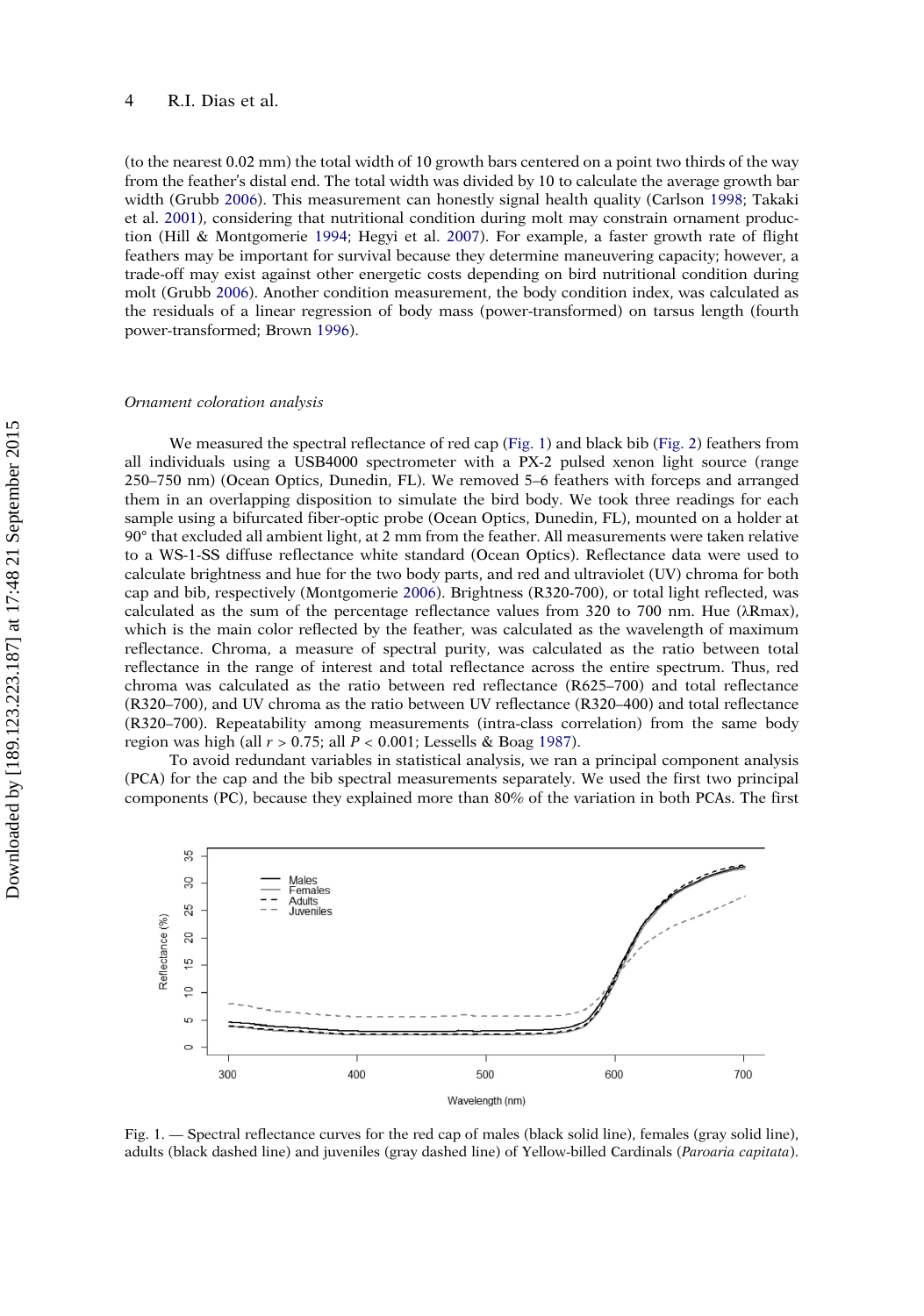<span id="page-5-0"></span>

Fig. 2. — Spectral reflectance curves for the black bib of males (black solid line), females (gray solid line), adults (black dashed line) and juveniles (gray dashed line) of Yellow-billed Cardinals (Paroaria capitata).

| г |  |  |
|---|--|--|
|   |  |  |

Loadings of the principal component (PC) analysis on colorimetric variables from the cap carotenoidbased coloration and bib melanin-based coloration of Yellow-billed Cardinals (Paroaria capitata).

| Ornament                                 | PC <sub>1</sub> | PC <sub>2</sub> |
|------------------------------------------|-----------------|-----------------|
| Carotenoid-based coloration              |                 |                 |
| <b>Brightness</b>                        | $-0.759$        | 0.050           |
| Hue                                      | $-0.391$        | 0.759           |
| Red chroma                               | 0.519           | 0.648           |
| Proportion of variance explained $(\% )$ | 43.7            | 37.2            |
| Melanin-based coloration                 |                 |                 |
| <b>Brightness</b>                        | $-0.492$        | 0.799           |
| Hue                                      | 0.656           | 0.080           |
| Ultraviolet (UV) chroma                  | 0.571           | 0.595           |
| Proportion of variance explained $(\% )$ | 58.0            | 27.4            |

component for the red cap (PCcap1) loaded negatively with brightness. The second component for the red cap ( $PC_{cap}$ 2) loaded positively with hue and red chroma. For the black bib, the first component  $(PC_{bib}1)$  loaded negatively with brightness and positively with hue and UV chroma. The second component for the black bib  $(PC_{bib}2)$  was strongly loaded with brightness and UV chroma (Table 1).

# Immunological and parasitological analysis

Blood samples were collected by puncturing the brachial vein with a sterile needle to prepare blood smears for microscopic observation and molecular analysis. Smears were air-dried, fixed in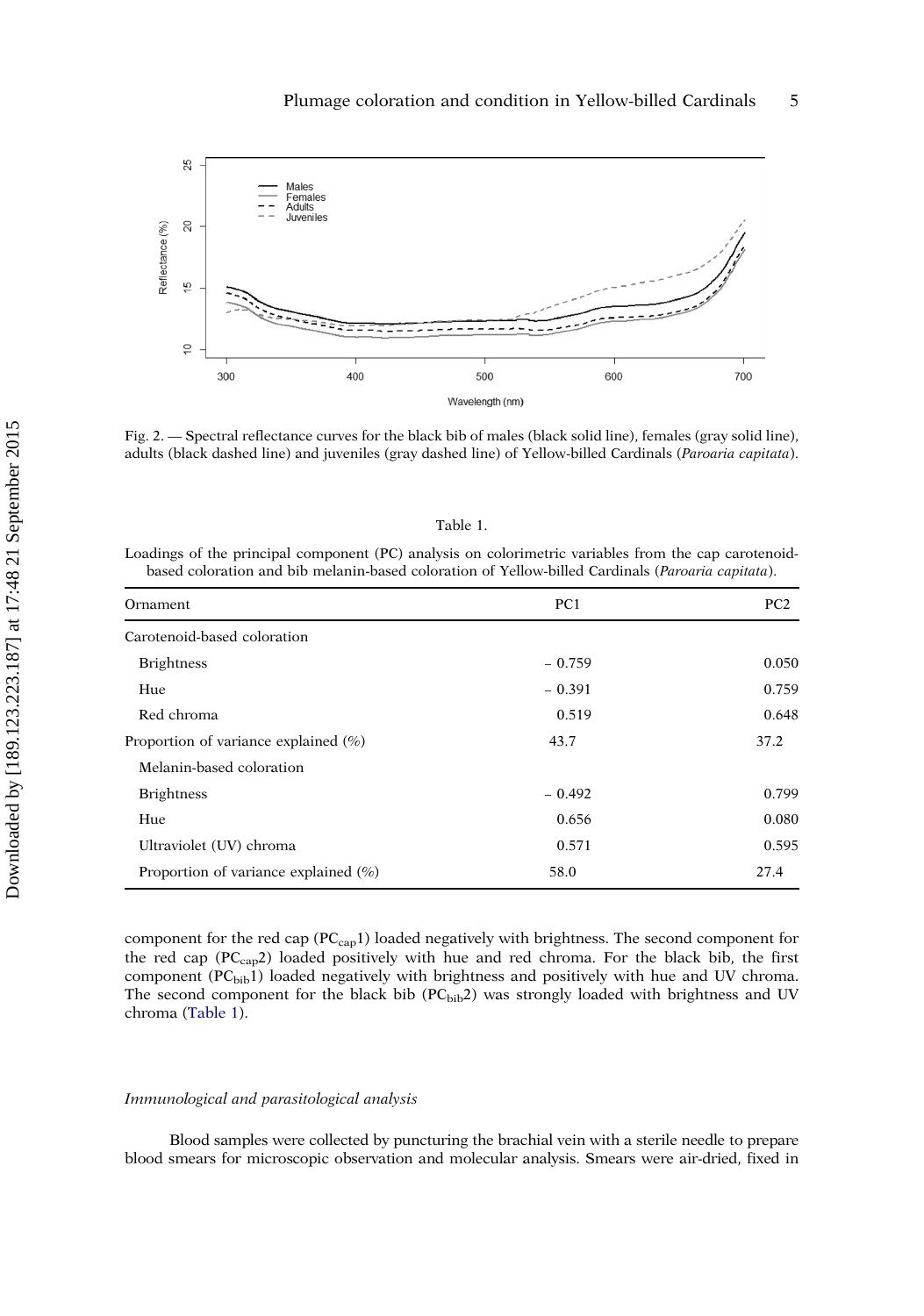absolute methanol and stained with Giemsa solution (Sigma Chemical Co.). The remainder of the blood was stored in 95% ethanol until DNA extraction.

Traditional and molecular methods were used to evaluate infection status by blood parasites. Slides were examined by light microscopy (Olympus, Japan). To detect *Trypanosoma* and microfilaria, 100 fields were examined at a magnification of  $400 \times$ , and to detect *Plasmodium*, Haemoproteus and Leucocytozoon, 200 fields were examined at 1000 x. The microscopy of each sample took approximately 25 min, and only slides in good condition (i.e. visually uniform in consistency, and well stained) and with homogenous distribution of blood cells were analyzed.

DNA from blood samples was extracted using conventional phenol–chloroform extraction followed by ethanol precipitation. DNA extractions were screened by real time polymerase chain reaction (PCR) to detect haemosporidian DNA, following the protocol of Bell et al. [\(2015\)](#page-12-0). Positive and negative controls were included in all real-time PCR runs. For the positive control, a synthetic double-stranded DNA product (G-Block- IDT DNA, Coralville, IA) produced from the published sequence of Plasmodium relictum (accession no. NC012426) was used. All positives determined by real-time analysis were amplified by nested PCR to amplify a 477-bp region of the cytochrome b gene (Bell et al. [2015\)](#page-12-0). All nested PCRs were run using OneTaq Master Mix (New England Biolabs, Ipswich, MA) following the manufacturer's protocols. Due to the high sensitivity of nested PCR, negative controls were included in runs to check against possible contamination, although none was found in any PCR runs.

Products from PCR amplifications were run on 1.25% agarose gels, stained with ethidium bromide and visualized under UV light. Positive PCR products were purified using ExoSAP-IT (Affymetrix, Santa Clara, CA) and sequenced using BigDye terminator v. 3.1 cycle sequencing kit (Applied Bio systems, Foster City, CA) with the internal primers FIFI and R2 (Ishtiaq et al. [2007\)](#page-14-0). DNA was cleaned up by ethanol precipitation, dried by vacufuge, resuspended with 10 μL of molecular grade water, and run on an ABI 3700 DNA sequencer (Applied Bio systems, Foster City, CA).

Forward and reverse sequences were visualized, edited and assembled using Sequencher v. 5.0.1 (Gene Codes Corp., Ann Arbor, MI). Chromatograms that showed the presence of multiple infections were scored as co-infections. Co-infections were separated using the program PHASE 2.1.1 (Stephens et al. [2001;](#page-15-0) Stephens & Donnelly [2003\)](#page-15-0) following the protocol of Harrigan et al. [\(2014](#page-13-0)).

Assembled sequences for haemosporidians were aligned using BioEdit v. 7.2.0 (Hall [1999\)](#page-13-0). Aligned sequences were collapsed to unique haplotypes using the FaBox haplotype collapse and converter tool (Villesen [2007](#page-15-0)). A local BLAST (Basic Local Alignment Search Tool) against the MalAvi database (Bensch et al. [2009](#page-12-0)) using BioEdit v. 7.2.0 (Hall [1999\)](#page-13-0) was conducted for all unique haplotypes to identify lineages. Haplotypes with 100% pairwise identity to known lineage sequences were named accordingly, and new lineages with less than 100% pairwise identity were identified as new lineages.

Leukocyte counts were determined after counting 100 fields at a magnification of  $400\times$  in the same slide used for blood parasite diagnosis. The cells were identified as lymphocytes, heterophils, eosinophils, basophils or monocytes. However, we decided to focus the analysis on the heterophil to lymphocyte ratio (H/L) because this ratio is traditionally considered to indicate stress in poultry, with lower values indicating less stressed individuals (Gross & Siegel [1983\)](#page-13-0). Additionally, variation among individuals regarding leukocyte count was very low (eosinophils, basophils and monocytes: mean 0.55, 0.20 and 1.68; range 0–3, 0–1 and 0–8, respectively).

#### Statistical analysis

We used linear models in the program R (v. 2.15.2, R Development Core Team [2012\)](#page-14-0) to test whether condition parameters were affected by parasitism and if coloration (both carotenoid- and melanin-based) was associated with condition parameters, age, sex or molting occurrence. Data were visually inspected to check for distribution, homogeneity of variance, and outliers. Possible outliers were detected and removed. We used PCs obtained from coloration data as the response variable and H/L ratio (log-transformed), feather growth rate, body condition index, sex, age (adult or juvenile), parasitism (yes or no) and molting (yes or no) as explanatory variables. The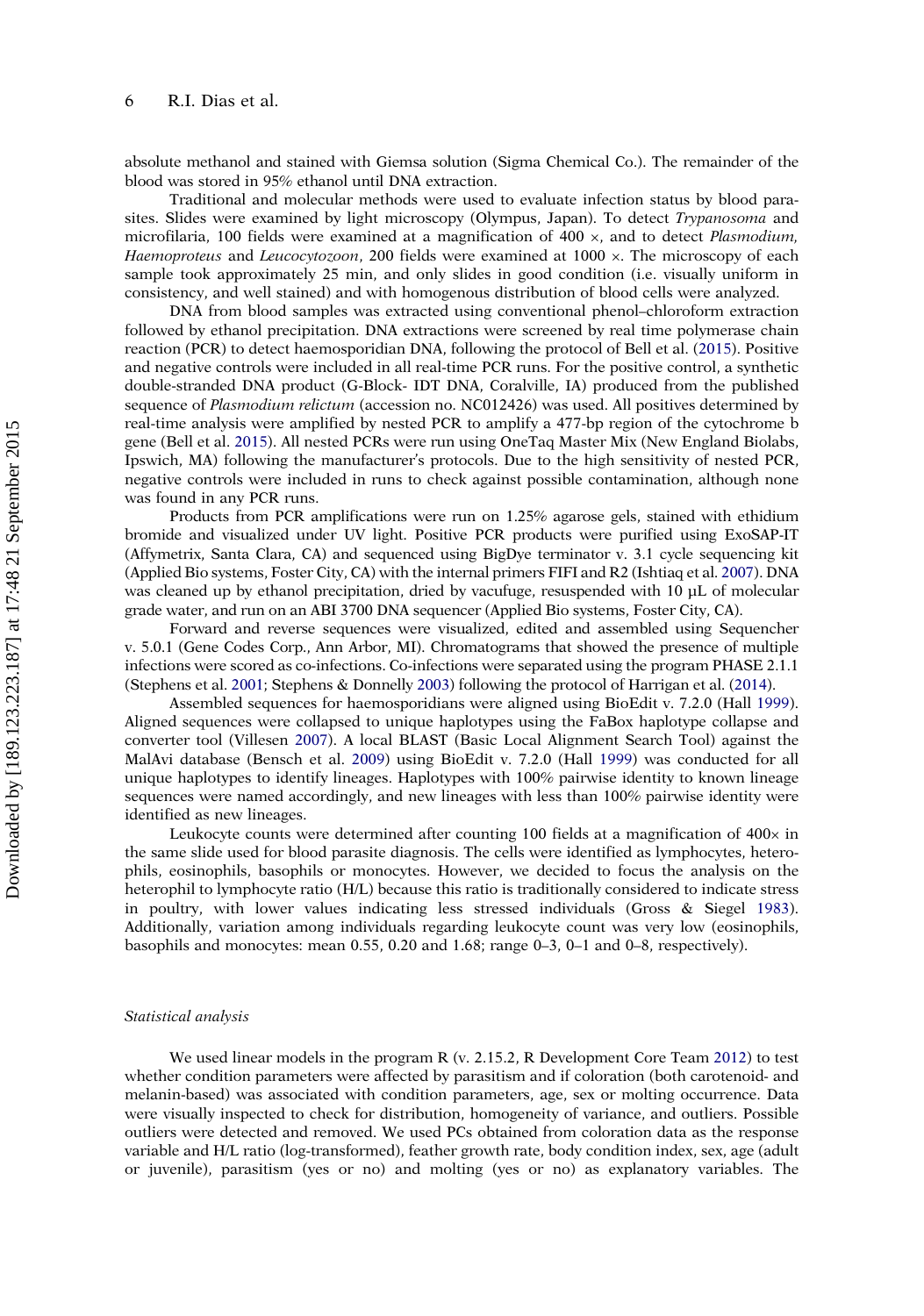most parsimonious models were obtained by sequentially removing the variables, starting with interactions. We used likelihood ratio tests (LRT) to evaluate differences in the model fit, preferring the simpler model whenever no significant difference in model fit was detected. All variables were initially included, and then dropped until the model contained only significant terms.

# RESULTS

We mist-netted and sampled 54 Yellow-billed Cardinals. Molecular analysis revealed that 18 of them were females and 35 were males. One individual was not sexed due to problems in blood sampling, and it was removed from the analysis. Approximately 60% of the individuals were molting and 22% were infected by haemosporidian parasites ( $n = 12$ ). Most individuals were infected by *Plasmodium* ( $n = 11$ ), two of which represented dual infections by two different Plasmodium lineages. Only one individual was infected by *Haemoproteus*. However, no parasites were visualized on blood slides. Parasitized individuals were mainly males (75%;  $n = 9$ ). Parasitism did not explain variation in body condition, feather growth rate or H/L ratio (Table 2).

PC<sub>cap</sub>1 (cap brightness) was not related to any explanatory variables (Table 2). On the other hand,  $PC_{cap2}$  (cap hue and red chroma) was explained by age [\(Fig. 3](#page-9-0)), with adults presenting higher hue and red chroma, and thus a redder cap.  $PC_{cap}2$  was also explained by H/L ([Fig. 4](#page-9-0)). Higher hue and red chroma of the cap were associated with lower H/L, indicating that birds in better body condition presented a redder cap.  $PC<sub>bib</sub>1$ was also explained by age ([Fig. 5](#page-10-0)); older individuals had lower brightness but higher hue and UV chroma. The other variables did not significantly explain variation in  $PC_{bib}1$ . Similarly,  $PC<sub>bib</sub>2$  (bib brightness and UV chroma) was not explained by any explanatory variables (Table 2).

# DISCUSSION

We found evidence of a condition dependency for the carotenoid-based coloration on the cardinal's caps. The results suggest that this ornament may have an important role in honestly signaling individual quality. Physiologically stressed individuals (i.e. those presenting high values of H/L ratio) exhibited duller cap coloration with inferior

#### Table 2.

Linear model results from the effects of parasitism on condition parameters (heterophil to lymphocyte [H/L] ratio, feather growth rate, body condition index) and of condition, sex, age, parasitism and molting on coloration parameters of Yellow-billed Cardinals (Paroaria capitata).

|                     | Estimate ( $\beta \pm SE$ ) | F    | df   | D    |
|---------------------|-----------------------------|------|------|------|
| H/L ratio           |                             |      |      |      |
| Parasitism          | $-0.07(0.10)$               | 0.56 | 1,51 | 0.45 |
| Feather growth rate |                             |      |      |      |
| Parasitism          | 0.00(0.04)                  | 0.00 | 1,51 | 0.92 |
|                     |                             |      |      |      |

(Continued)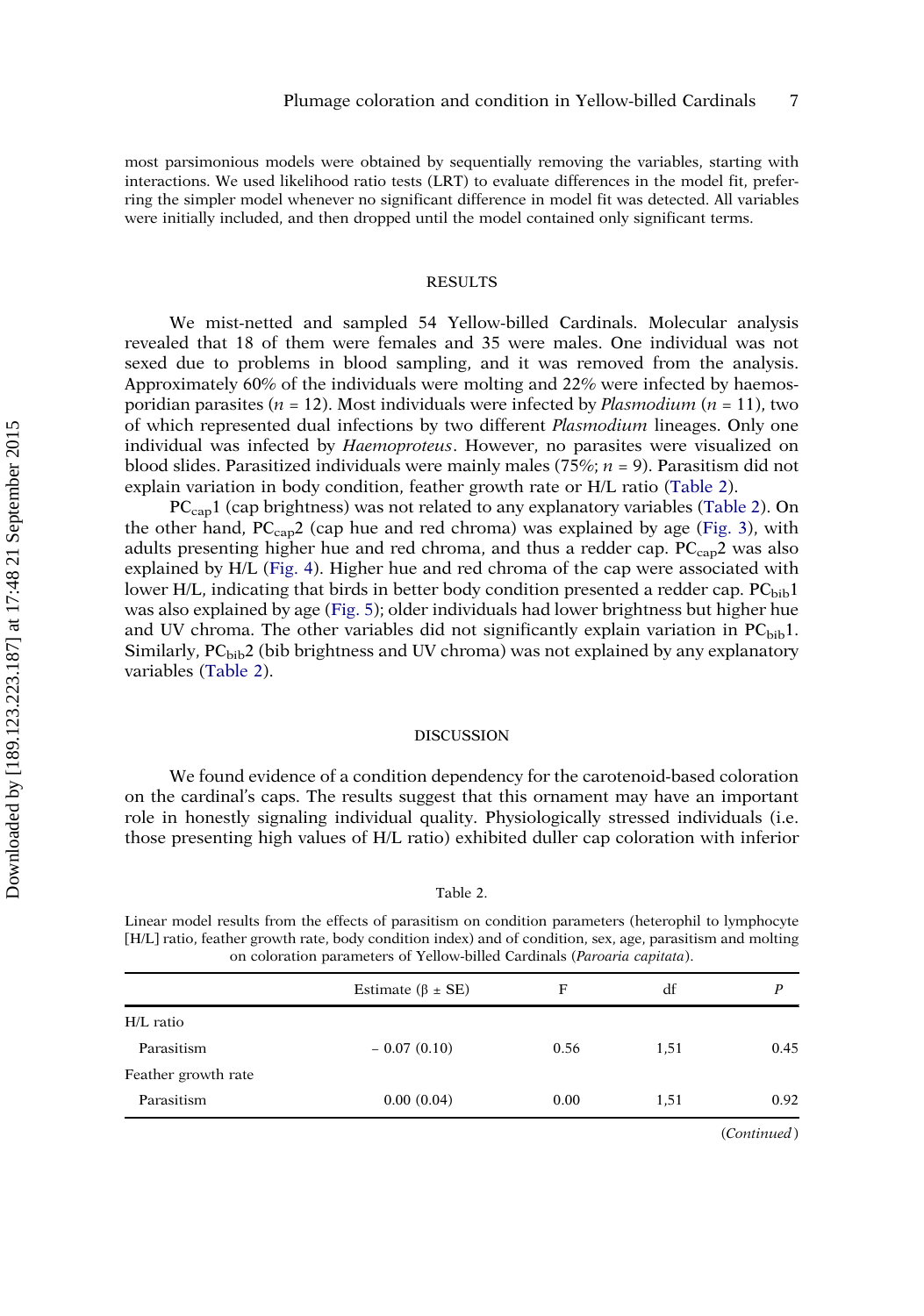| ۰,<br>×<br>× |  |
|--------------|--|
|--------------|--|

(Continued)

|                      | Estimate ( $\beta \pm SE$ ) | $\mathbf F$ | df   | $\boldsymbol{P}$ |
|----------------------|-----------------------------|-------------|------|------------------|
| Body condition index |                             |             |      |                  |
| Parasitism           | 0.05(0.06)                  | 0.72        | 1,51 | 0.39             |
| $PC_{\rm cap}1$      |                             |             |      |                  |
| H/L ratio            | $-0.10(0.18)$               | 0.32        | 1,44 | 0.57             |
| Feather growth rate  | $-0.82(1.38)$               | 0.42        | 1,44 | 0.51             |
| Body condition index | 0.01(0.01)                  | 0.66        | 1,44 | 0.41             |
| Sex <sup>a</sup>     | $-0.16(0.35)$               | 0.32        | 1,44 | 0.57             |
| Age b                | $-0.62(0.54)$               | 1.54        | 1,44 | 0.22             |
| Parasitism           | $-0.11(0.40)$               | 0.20        | 1,44 | 0.65             |
| Molting              | 0.24(0.34)                  | 0.21        | 1,44 | 0.64             |
| $PC_{cap}2$          |                             |             |      |                  |
| H/L ratio            | $-0.59(0.14)$               | 15.26       | 1,44 | ${}< 0.01$       |
| Feather growth rate  | $-0.88(1.27)$               | 3.88        | 1,44 | 0.07             |
| Body condition index | 0.02(0.01)                  | 2.78        | 1,44 | 0.10             |
| Sex $^{\rm a}$       | 0.30(0.32)                  | 0.46        | 1,44 | 0.49             |
| Age b                | $-1.21(0.47)$               | 7.71        | 1,44 | ${}< 0.01$       |
| Parasitism           | 0.54(0.36)                  | 1.64        | 1,44 | 0.20             |
| Molting              | 0.16(0.31)                  | 0.18        | 1,44 | 0.66             |
| PC <sub>bib</sub> 1  |                             |             |      |                  |
| H/L ratio            | 0.00(0.19)                  | 0.00        | 1,50 | 0.94             |
| Feather growth rate  | 1.72(1.48)                  | 0.05        | 1,50 | 0.81             |
| Body condition index | $-0.18(1.20)$               | 0.20        | 1,50 | 0.65             |
| Sex <sup>a</sup>     | 0.38(0.38)                  | 1.05        | 1,50 | 0.30             |
| Age b                | $-2.06(0.42)$               | 20.64       | 1,50 | ${}< 0.01$       |
| Parasitism           | $-0.08(0.45)$               | 0.46        | 1,50 | 0.49             |
| Molting              | $-0.09(0.37)$               | 0.00        | 1,50 | 0.98             |
| PC <sub>bib</sub> 2  |                             |             |      |                  |
| H/L ratio            | 0.05(0.13)                  | 0.17        | 1,50 | 0.67             |
| Feather growth rate  | 0.43(1.03)                  | 0.19        | 1,50 | 0.66             |
| Body condition index | $-0.55(0.82)$               | 0.49        | 1,50 | 0.48             |
| Sex <sup>a</sup>     | 0.23(0.26)                  | 0.78        | 1,50 | 0.37             |
| Age b                | $-0.34(0.34)$               | 0.74        | 1,50 | 0.39             |
| Parasitism           | $-0.45(0.30)$               | 1.79        | 1,50 | 0.18             |
| Molting              | $-0.51(0.24)$               | 3.48        | 1,50 | 0.07             |

<sup>a</sup> Estimate is relative to males.

**b** Estimate is relative to juveniles.

df: degrees of freedom; PC: principal component.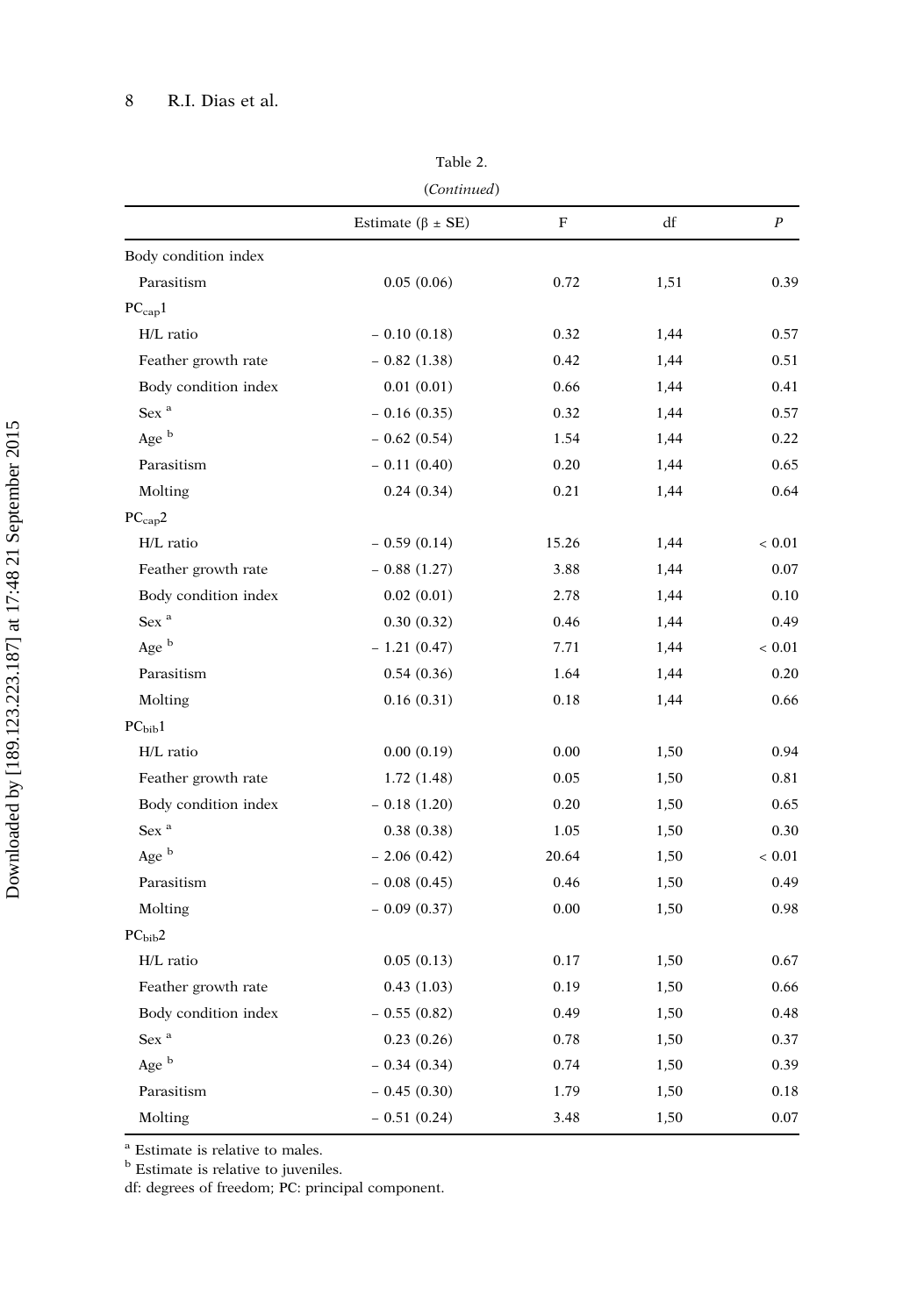<span id="page-9-0"></span>

Fig. 3. — Differences in PCcap2 scores (representing hue and red chroma) for carotenoid-based ornament in relation to age of Yellow-billed Cardinals (Paroaria capitata).



Fig. 4. — Relationship between heterophil/lymphocyte ratio (H/L) and PC<sub>cap</sub>2 scores (representing hue and red chroma) of carotenoid-based ornament in Yellow-billed Cardinals (Paroaria capitata).

purity of the color. High levels of H/L ratio have been associated with lower survival in the field (reviewed in Sepp et al. [2010](#page-15-0)), besides being traditionally related to chronic stress (Gross & Siegel [1983;](#page-13-0) Davis et al. [2008](#page-12-0); Krams et al. [2011\)](#page-14-0). In American Goldfinches [Spinus tristis (Linnaeus 1758)], there was a negative relationship between hue and H/L ratio, indicating that individuals bearing colorful bills presented low stress levels (Kelly et al. [2012](#page-14-0)). This result reinforced the evidence that carotenoid-based ornaments may signal immunological capacity. Similar results were also found in the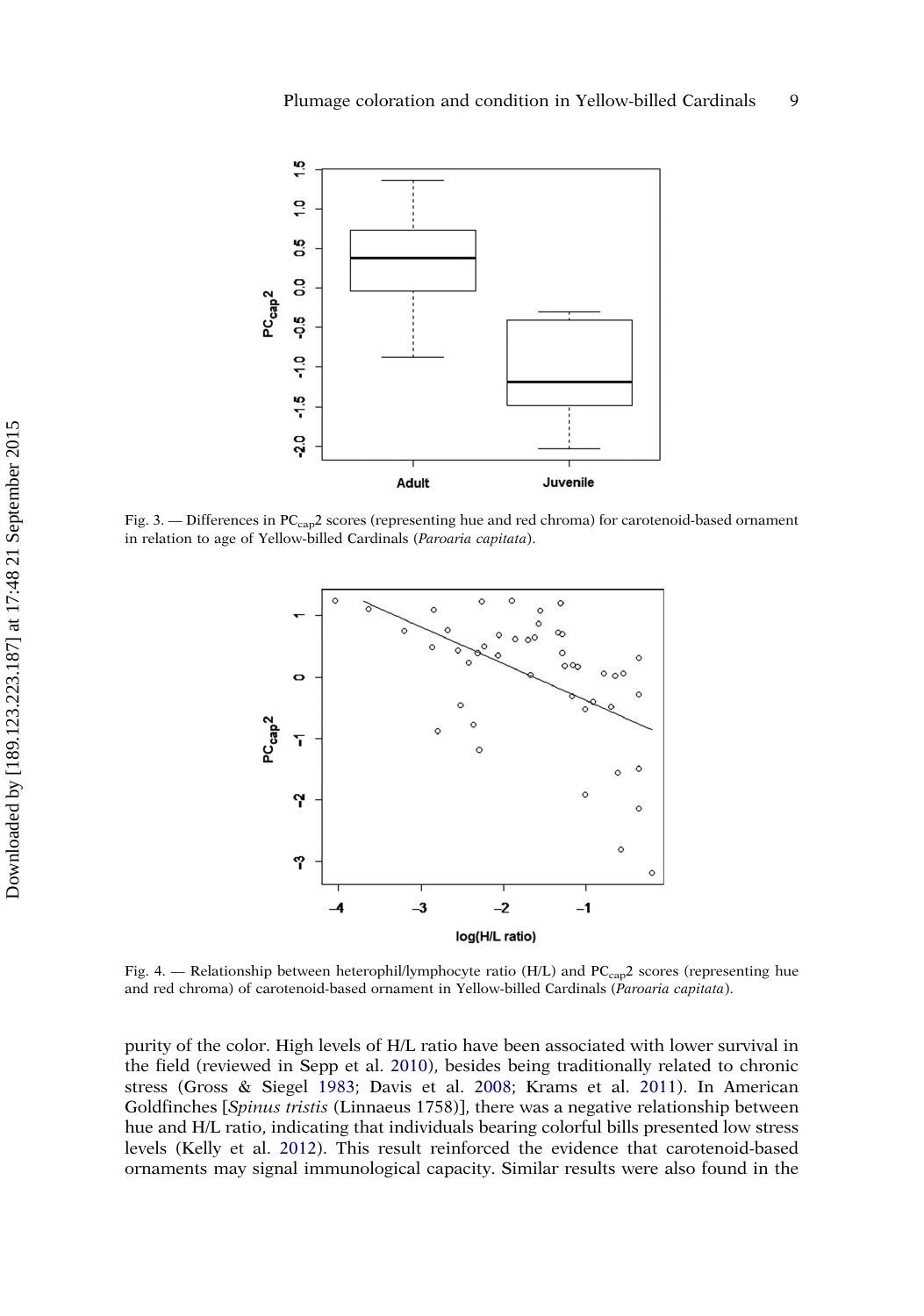<span id="page-10-0"></span>

Fig. 5. — Differences in  $PC_{bib}1$  scores (representing brightness, hue and ultraviolet [UV] chroma) for melanin-based ornament in relation to age of Yellow-billed Cardinals (Paroaria capitata).

Red-legged Partridge (Alectoris rufa Linnaeus 1758), where ornamentation has been suggested to have evolved through a process of quality assessment between potential mates (Pérez-Rodríguez & Viñuela [2008](#page-14-0)).

Distinct ornaments in plumage can predict age in several species (Siefferman et al. [2005](#page-15-0); Krištín et al. [2007](#page-14-0)). Our analysis of cardinals' plumage demonstrated that both carotenoid- and melanin-based ornaments are affected by age independently of sex. In birds, plumage coloration is assumed to become more elaborate as individuals get older. For most species, juveniles present plumage ornamentation similar to that of the adults, although incomplete or duller (Hill & McGraw [2006\)](#page-13-0). This is the case for the yellow ventral coloration of Great Tits (Parus major Linnaeus 1758), in which older individuals presented higher values for chroma and hue (del Val et al. [2010](#page-13-0)). Similarly, here we showed that older Yellow-billed Cardinals presented redder cap coloration. Because carotenoids must be obtained from the diet (Olson & Owens [1998](#page-14-0)), a possible explanation could be that Yellow-billed Cardinals' foraging ability for items with a high density of carotenoids are enhanced with time, as has been found in Great Tits (Heise & Moore [2003](#page-13-0)).

Despite being expected to convey less information than carotenoid ornaments, melanin signals may also reveal quality or condition. Black or brown coloration is important in the establishment of dominance hierarchies and during mate choice in black-capped chickadees [Poecile atricapillus (Linnaeus 1766)] and collared flycatchers [Ficedula albicollis (Temminck 1815)], for example (Mennill et al. [2003](#page-14-0); Török et al. [2003](#page-15-0)). Age-dependency of melanin-based ornaments has also been demonstrated in several species (Hegyi et al. [2007](#page-13-0); Krištín et al. [2007\)](#page-14-0). Here we showed that, similarly to the red cap, the bib coloration of Yellow-billed Cardinals was affected by age: older individuals showed darker bibs, higher hues and a greater reflectance in the UV range. A study of Eastern Bluebirds [Sialia sialis (Linnaeus 1758)] that investigated variation of the melanin-based ornamentation among age classes also found that older birds were brighter, and thus less ornamented (Siefferman et al. [2005](#page-15-0)).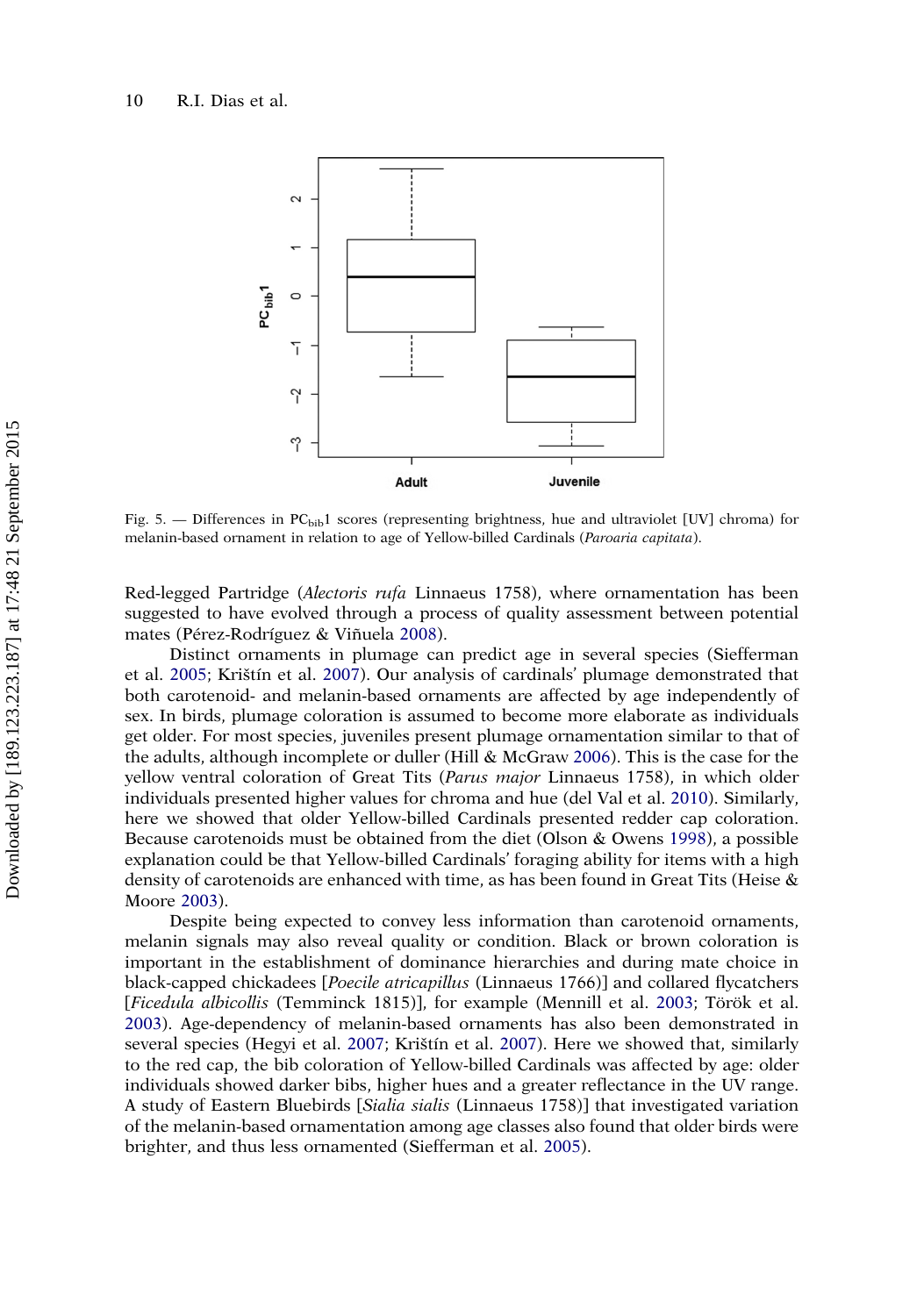Bib characteristics can work as a "badge of status" in contexts of same-sex competition and mate choice (Dawkins & Krebs [1978](#page-12-0)), and in fact are considered honest signals of quality in several species (Nakagawa et al. [2007](#page-14-0); Hoi & Griggio [2008](#page-14-0); for the black beard). Although we did not evaluate bib size, bib coloration in cardinals might convey relevant information about their age. A possible hypothesis to explain differences in this ornament between age classes relates to physiological and behavioral changes throughout developmental stages. In House Sparrows (Passer domesticus Linnaeus 1758), for example, black bib size is affected by circulating testosterone during molt (Gonzalez et al. [1999\)](#page-13-0). Alternative explanations rely on natural feather degradation through time, enhanced in adult birds, or on relationships with survival (e.g. birds with less investment in color survive longer). Nonetheless, agedependency signaling allows conspecific identification, especially for more experienced individuals, and may be important for sexual selection, because it may directly affect individual fitness (e.g. Greene et al. [2000\)](#page-13-0).

Given that immune responses are costly in resources, one would expect a negative relationship between carotenoid-based feather ornaments and haemosporidian infection in a bird population for two reasons: (1) parasites consume resources from the host, which cannot therefore be allocated to ornament (Møller [1994\)](#page-14-0); (2) individuals that are forced to fight infections during the formation of carotenoid-based ornaments have less carotenoid available for deposition into plumage, since activation and maintenance of the immune system demands a cost (i.e. energy, protein) and those resources are limited (Norris & Evans [2000](#page-14-0)). However, this relationship was not found in Yellowbilled Cardinals in Pantanal prior to the breeding season. In fact, few studies have shown empirical evidence of negative associations between male ornamentation and parasite loads, as well as a female preference for ornamented and parasite-free males (but see Milinski & Bakker [1990;](#page-14-0) Møller [1990\)](#page-14-0).

The low parasitemia of malaria parasites found during the non-breeding season can be explained by the interplay between the reproductive strategy of haemosporidian parasites and the immune system of hosts. Adult birds should harbor higher parasite burdens during their reproductive state, when birds are more susceptible to infection due to the effects of stress and hormones on immune function or due the heavy workload of reproduction, such as egg production, parental care, courtship and territory defense (Sheldon & Verhulst [1996](#page-15-0); Zuk & McKean [1996;](#page-15-0) Saino et al. [2002;](#page-15-0) Greenman et al. [2005](#page-13-0)). Conversely, outside of the breeding season, when this study was carried out, there is an expected reduction in the abundance of parasites in the peripheral bloodstream (Valkiūnas [2005\)](#page-15-0). During the initial acute phase of the disease (high parasitemia), in which hosts are anemic, are less active and lose their appetite, the parasites could have an effect on birds' body condition. If the hosts survive this acute phase, they will remain infected with low levels of parasites in their blood, only showing relapses of high parasitemia during the breeding season (Valkiūnas [2005\)](#page-15-0). This is supported by the inability to identify blood stages in blood films from birds identified by PCR as infected. Chronically infected Yellow-billed Cardinals seemed unaffected by these detrimental effects of malaria parasites, and managed to invest in feather grow and coloration as uninfected individuals did.

In conclusion, our data show the condition-dependency of the carotenoid-based coloration of the red cap and suggest that this trait may have an important role as an honest signal during social interactions. However, this still needs to be assessed experimentally. We also revealed the age-dependent effect on both melanin and carotenoid ornamentation, which could facilitate conspecific recognition based on individual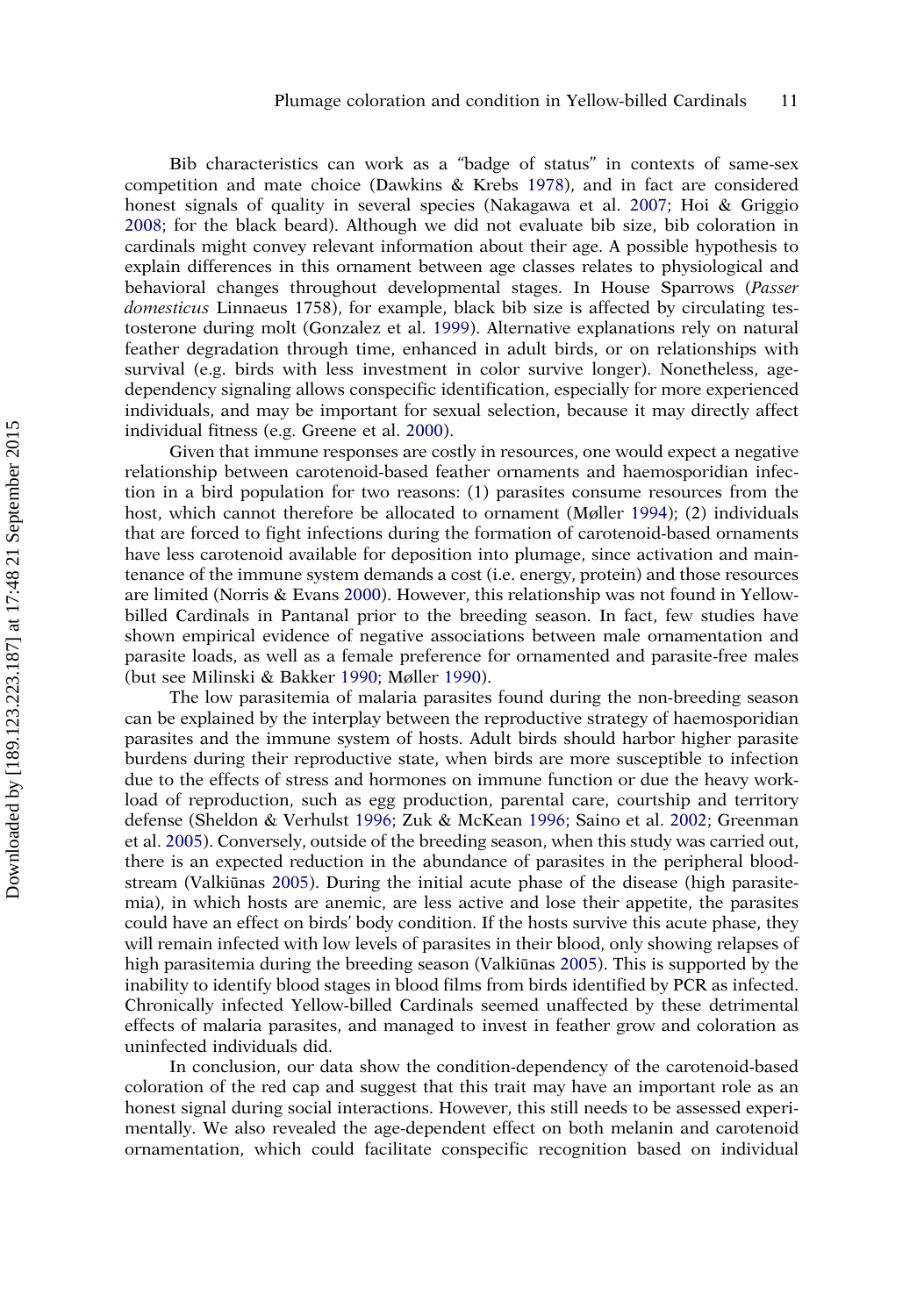<span id="page-12-0"></span>experience. Our data do not support the Hamilton and Zuk hypothesis on parasites and sexual selection since the expression of secondary sexual characters in Yellow-billed Cardinals is not affected by intensity of blood parasite infection. Although they are chronically infected with malaria parasites, their body condition, immune response and feather coloration seem unaffected, and they might reproduce just as well as noninfected birds. Future studies should seek to understand the role of feather coloration in intrasexual competition and mate choice, in order to determine how they may influence reproductive output.

# ACKNOWLEDGEMENTS

We thank the Conselho Nacional de Desenvolvimento Científico e Tecnológico (CNPq) for support through student scholarships. We are grateful to V.V. Tkach who kindly allowed access to his lab for molecular diagnosis of parasites (supported by NSF project numbers [DEB-150525] and [DEB-1503804]), M.Â. Marini and R.H. Macedo for material support, P.R. Sicsú for field assistance and R. Caparroz for molecular sexing. We are grateful to Universidade Federal de Mato Grosso do Sul which allowed our study at Base de Estudos do Pantanal, and CEMAVE/ICMBio for the banding permits and metal bands provided to M. Marini. A. Fecchio is currently maintained by a Postdoctoral Fellowship from CNPq [Process number 201275/2014-7].

# DISCLOSURE STATEMENT

No potential conflict of interest was reported by the authors.

#### REFERENCES

Aguilar TM, Maia R, Santos ESA, Macedo RH. 2007. Parasite levels in blue-black grassquits correlate with male displays but not female mate preference. Behav Ecol. 19:292–301.

Andersson M. 1994. Sexual selection. Princeton: Princeton University Press.

- Badyaev AV, Hill GE. 2000. Evolution of sexual dichromatism in birds: contribution of carotenoid- versus melanin-based plumage coloration. Biol J Linn Soc Lond. 69:153–172.
- Bell JA, Weckstein JD, Fecchio A, Tkach VT. 2015. A new real-time PCR protocol for detection of avian haemosporidians. Parasit Vectors. 8:383.
- Bensch S, Hellgren O, Pérez-Tris J. 2009. MalAvi: a public database of malaria parasites and related haemosporidians in avian hosts based on mitochondrial cytochrome b lineages. Mol Ecol Resour. 9:1353–1358.

Brown ME. 1996. Assessing body condition in birds. Curr Ornithol. 13:67–135.

- Brush AH. 1990. Metabolism of carotenoid pigments in birds. FASEB J. 4:2969–2977.
- Carlson A. 1998. Territory quality and feather growth in the White-backed Woodpecker Dendrocopos leucotos. J Avian Biol. 29:205–207.
- Clutton-Brock T. 2009. Sexual selection in females. Anim Behav. 75:3–11.
- Davis AK, Maney DL, Maerz JC. 2008. The use of leukocyte profiles to measure stress in vertebrates: a review for ecologists. Funct Ecol. 22:760–772.
- Dawkins R, Krebs JR. 1978. Animal signals: information or manipulation. In: Krebs JR, Davies NB, editors. Behavioural ecology: an evolutionary approach. Oxford: Blackwell; p. 282–309.
- del Cerro S, Merino S, Martínez-de la Puente J, Lobato E, Ruiz-de-Castañeda R, Aguilar JR, Martínez J, Morales J, Tomás G, Moreno J. 2010. Carotenoid-based plumage colouration is associated with blood parasite richness and stress protein levels in blue tits (Cyanistes caeruleus). Oecologia. 162:825–835.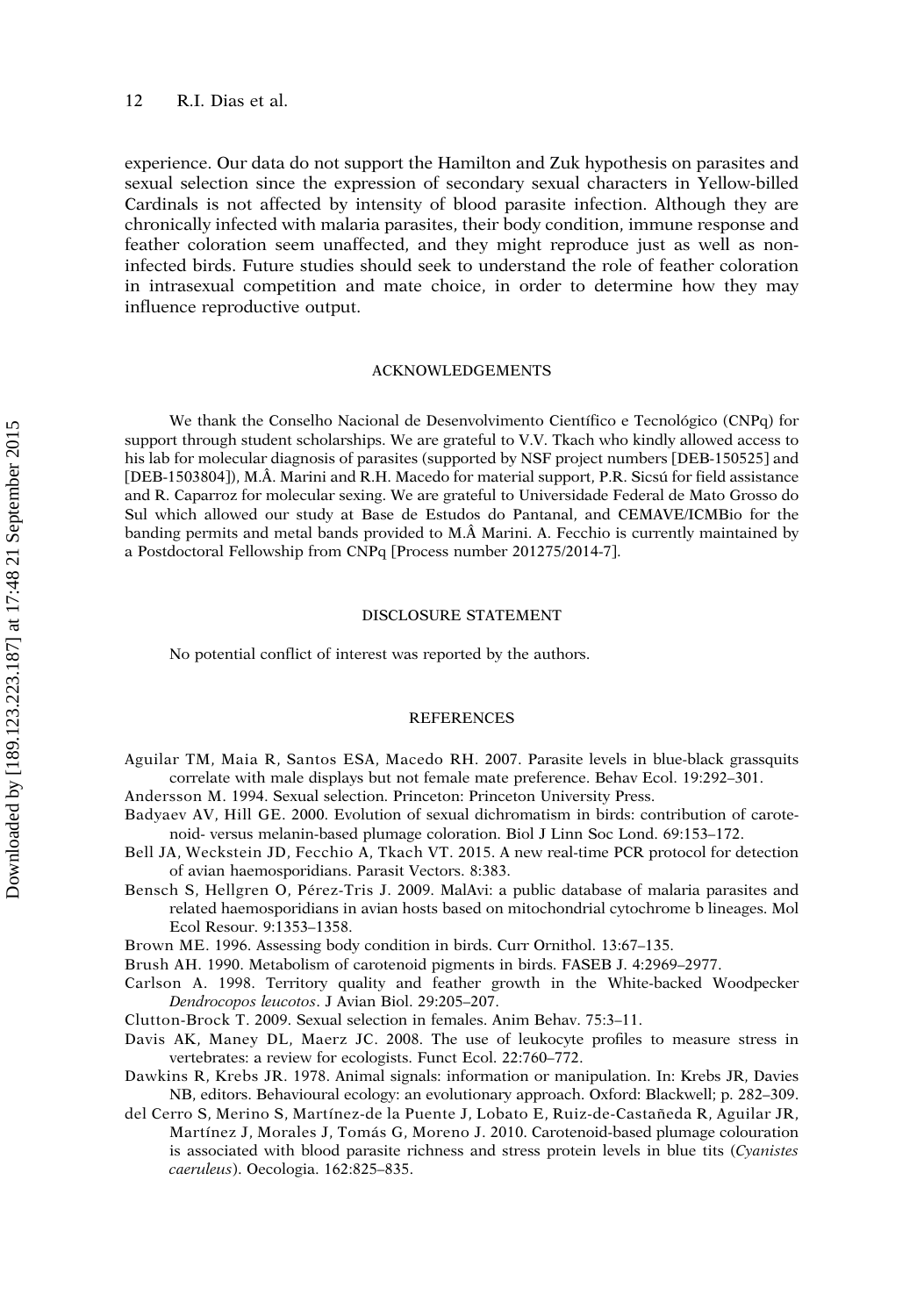- <span id="page-13-0"></span>del Val E, Quesada J, Senar JC. 2010. Age-related differences in a carotenoid-based coloration trait are due to within-individual changes in Great Tits Parus major. Ardea. 98:179-184.
- Di Giacomo AG. 2005. Aves de la Reserva El Bagual [Birds of El Bagual]. In: Di Giacomo AG, Krapovickas SF, editors. Historia natural y paisaje de la Reserva El Bagual, Provincia de Formosa, Argentina [Natural history and landscape of El Bagual, Formosa State, Argentina]. Buenos Aires: Asociación Ornitológica del Plata; p. 201–465.
- Doucet SM, Montgomerie R. 2003. Multiple sexual ornaments in satin bowerbirds: ultraviolet plumage and bowers signal different aspects of male quality. Behav Ecol. 14:503–509.
- Garamszegi LZ. 2005. Bird song and parasites. Behav Ecol Sociobiol. 59:167–180.
- Gonzalez G, Sorci G, de Lope F. 1999. Seasonal variation in the relationship between cellular immune response and badge size in male House Sparrows (Passer domesticus). Behav Ecol Sociobiol. 46:117–122.
- Greene E, Lyon BE, Muehter VR, Ratcliffe L, Oliver SJ, Boag PT. 2000. Disruptive sexual selection for plumage coloration in a passerine bird. Nature. 407:1000–1003.
- Greenman CG, Martin LB, Hau M. 2005. Reproductive state, but not testosterone, reduces immune function in male house sparrows (Passer domesticus). Physiol Biochem Zool. 78:60–68.
- Griffith SC. 2000. A trade-off between reproduction and a condition-dependent sexually selected ornament in the house sparrow Passer domesticus. Proc R Soc Lond B Biol Sci. 267:1115–1119.
- Griffiths R, Double MC, Orr K, Dawson RJG. 1998. A DNA test to sex most birds. Mol Ecol. 7:1071–1075.
- Griggio M, Devigili A, Hoi H, Pilastro A. 2009. Female ornamentation and directional male mate preference in the rock sparrow. Behav Ecol. 20:1072–1078.
- Griggio M, Valera F, Casas A, Pilastro A. 2005. Males prefer ornamented females: a field experiment of male choice in the rock sparrow. Anim Behav. 69:1243–1250.
- Gross WB, Siegel HS. 1983. Evaluation of the heterophil/lymphocyte ratio as a measure of stress in chickens. Avian Dis. 27:972–979.
- Grubb TC. 2006. Ptilochronology: feather time and the biology of birds. Oxford: Oxford University Press.
- Grunst AS, Salgado-Ortiz J, Rotenberry JT, Grunst ML. 2014. Phaeomelanin- and carotenoidbased pigmentation reflect oxidative status in two populations of the yellow warbler (Setophaga petechia). Behav Ecol Sociobiol. 68:669–680.
- Guindre-Parker S, Gilchrist HG, Baldo S, Doucet SM, Love OP. 2013. Multiple achromatic plumage ornaments signal to multiple receivers. Behav Ecol. 24:672–682.
- Guindre-Parker S, Love OP. 2014. Revisiting the condition-dependence of melanin-based plumage. J Avian Biol. 45:29–33.
- Hall TA. 1999. BIOEDIT: a user-friendly biological sequence alignment editor and analysis program for Windows 95/98/NT. Nucleic Acids Symp Ser. 41:95–98.
- Hamilton WD, Zuk M. 1982. Heritable true fitness and bright birds: a role for parasites? Science. 218:384–387.
- Harrigan RJ, Sedano R, Chasar AC, Chaves JA, Nguyen JT, Whitaker A, Smith TB. 2014. New host and lineage diversity of avian haemosporidia in the northern Andes. Evol Appl. 7:799–811.
- Hegyi G, Szigeti B, Török J, Eens M. 2007. Melanin, carotenoid and structural plumage ornaments: information content and role in great tits Parus major. J Avian Biol. 38:698-708.
- Heise CD, Moore FR. 2003. Age-related differences in foraging efficiency, molt, and fat deposition of Grey Catbirds prior to autumn migration. Condor. 105:496–504.
- Hill GE. 1990. Female house finches prefer colourful males: sexual selection for a conditiondependent trait. Anim Behav. 40:563–572.
- Hill GE. 1992. Proximate basis of variation in carotenoid pigmentation in male house finches. Auk. 109:1–12.
- Hill GE, McGraw KJ. 2006. Bird coloration. II. Function and evolution. Cambridge: Harvard University Press.
- Hill GE, Montgomerie R. 1994. Plumage colour signals nutritional condition in the house finch. Proc R Soc Lond B Biol Sci. 258:47–52.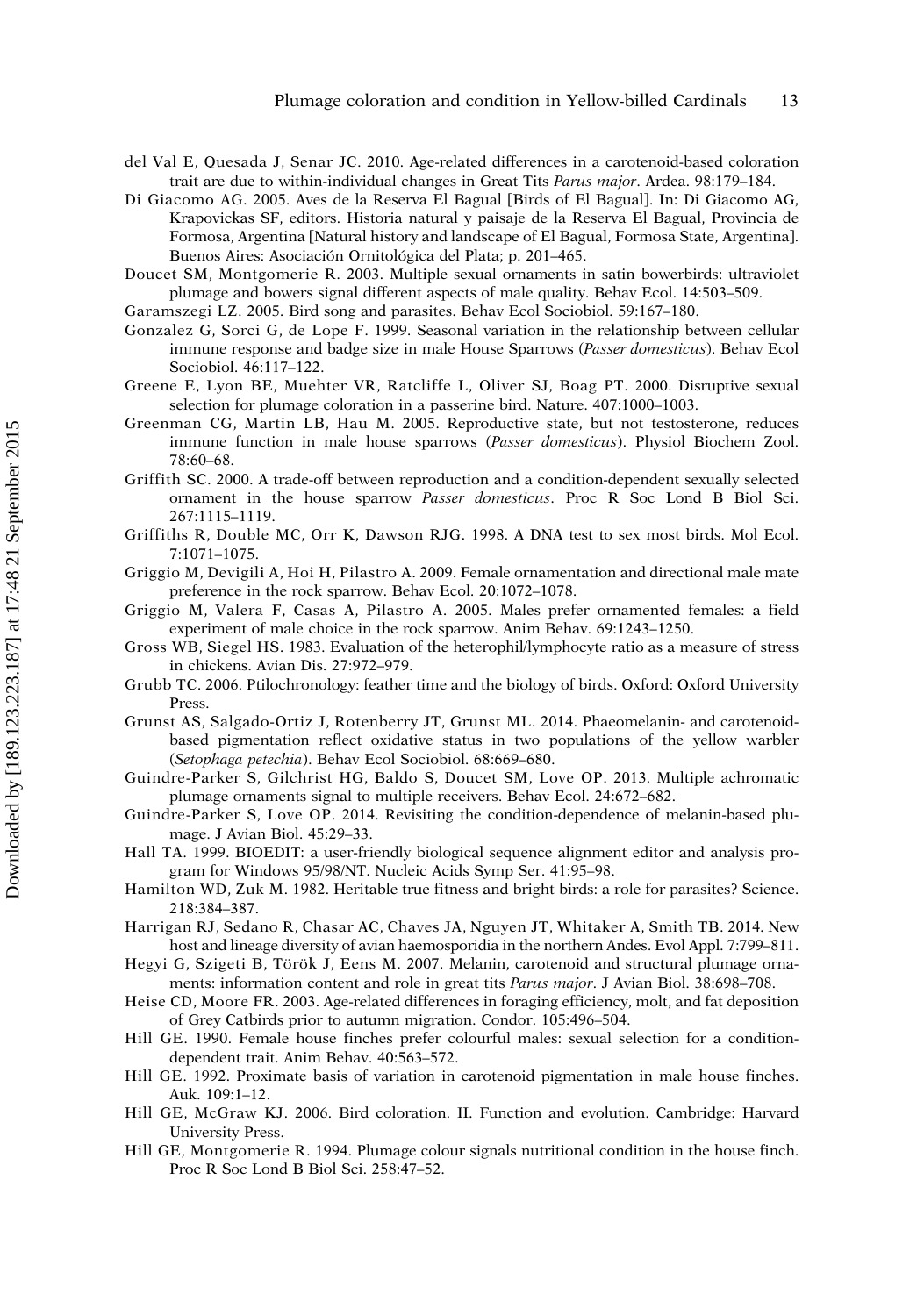- <span id="page-14-0"></span>Hoi H, Griggio M. 2008. Dual utility of a melanin-based ornament in Bearded Tits. Ethology. 114:1094–1100.
- Hõrak P, Ots I, Vellau H, Spottiswoode C, Møller AP. 2001. Carotenoid-based plumage coloration reflects hemoparasite infection and local survival in breeding great tits. Oecologia. 126:166–173.
- Ishtiaq F, Gering E, Rappole JH, Rahmani AR, Jhala YV, Dove CJ, Milensky C, Olson SL, Peirce MA, Fleischer RC. 2007. Prevalence and diversity of avian hematozoan parasites in Asia: a regional survey. J Wildl Dis. 43:382–398.
- Kelly RJ, Murphy TG, Tarvin KA, Burness G. 2012. Carotenoid-based ornaments of female and male American goldfinches (Spinus tristis) show sex-specific correlations with immune function and metabolic rate. Physiol Biochem Zool. 85:348–363.
- Krams I, Cirule D, Krama T, Vrublevska J. 2011. Extremely low ambient temperature affects haematological parameters and body condition in wintering Great Tits (Parus major). J Ornithol. 152:889–895.
- Krištín A, Valera F, Hoi C, Hoi H. 2007. Do melanin-based tail patterns predict individual quality and sex in Lesser Grey Shrikes Lanius minor? J Ornithol. 148:1–8.
- Lessells CM, Boag PT. 1987. Unrepeatable repeatabilities: a common mistake. Auk. 104:116–121.
- Lozano GA. 1994. Carotenoids, parasites, and sexual selection. Oikos. 70:309–311.
- McGraw KJ. 2003. Melanins, metals, and mate quality. Oikos. 102:402–406.
- McGraw KJ. 2006. The mechanics of melanin coloration in birds. In:Hill GE, McGraw KJ, editors. Bird coloration. Vol. 1. Mechanisms and measurements. Cambridge: Harvard University Press; p. 243–294.
- McGraw KJ. 2008. An update of the honesty of melanin-based color signals in birds. Pigment Cell Melanoma Res. 21:133–138.
- Mennill DJ, Doucet SM, Montgomerie R, Ratcliffe LM. 2003. Achromatic color variation in black-capped chickadees, Poecile atricapilla: black and white signals of sex and rank. Behav Ecol Sociobiol. 53:350–357.
- Milinski M, Bakker TCM. 1990. Female sticklebacks use male coloration in mate choice and hence avoid parasitized males. Nature. 344:330–333.
- Møller AP. 1990. Effects of haematophagous mite on the barn swallow (Hirundo rustica): a test of the Hamilton and Zuk hypothesis. Evolution. 44:771–784.
- Møller AP. 1994. Sexual selection and the Barn Swallow. Oxford: Oxford University Press.
- Møller AP, Biard C, Blount JD, Houston DC, Ninni P, Saino N, Surai PF. 2000. Carotenoiddependent signals: indicators of foraging efficiency, immunocompetence or detoxification ability?. Avian Biol Res. 11:137–159.
- Montgomerie R. 2006. Analyzing colors. In:Hill GE, McGraw KJ, editors. Bird coloration. Vol. 1. Mechanisms and measurements. Cambridge: Harvard University Press; p. 90–147.
- Nakagawa S, Ockendon N, Gillespie DOS, Hatchwell BJ, Burke T. 2007. Assessing the function of house sparrows' bib size using a flexible meta-analysis method. Behav Ecol. 18:831–840.
- Norris K, Evans MR. 2000. Ecological immunology: life history trade-offs and immune defense in birds. Behav Ecol. 11:19–26.
- Olson VA, Owens IPF. 1998. Costly sexual signals: are carotenoids rare, risky or required? Trends Ecol Evol. 13:510–514.
- Pérez-Rodríguez L, Viñuela J. 2008. Carotenoid-based bill and eye ring coloration as honest signals of condition: an experimental test in the red-legged partridge (Alectoris rufa). Naturwissenschaften. 95:821–830.
- Pott A, Pott VJ. 1994. Plantas do Pantanal [Plants of Pantanal]. Brasília: Embrapa.
- Pryke SR, Lawes MJ, Andersson S. 2001. Agonistic carotenoid signalling in male red-collared widowbirds: aggression related to the colour signal of both the territory owner and model intruder. Anim Behav. 62:695–704.
- R Development Core Team. 2012. R: a language and environment for statistical computing. Vienna, Austria: R Foundation for Statistical Computing. Available from: <http://www.R-project.org>
- Ridgely RS, Tudor G. 1989. The birds of South America. Austin: University of Texas Press.
- Rohwer S. 1975. The social significance of avian winter plumage variability. Evolution. 29:593–610.